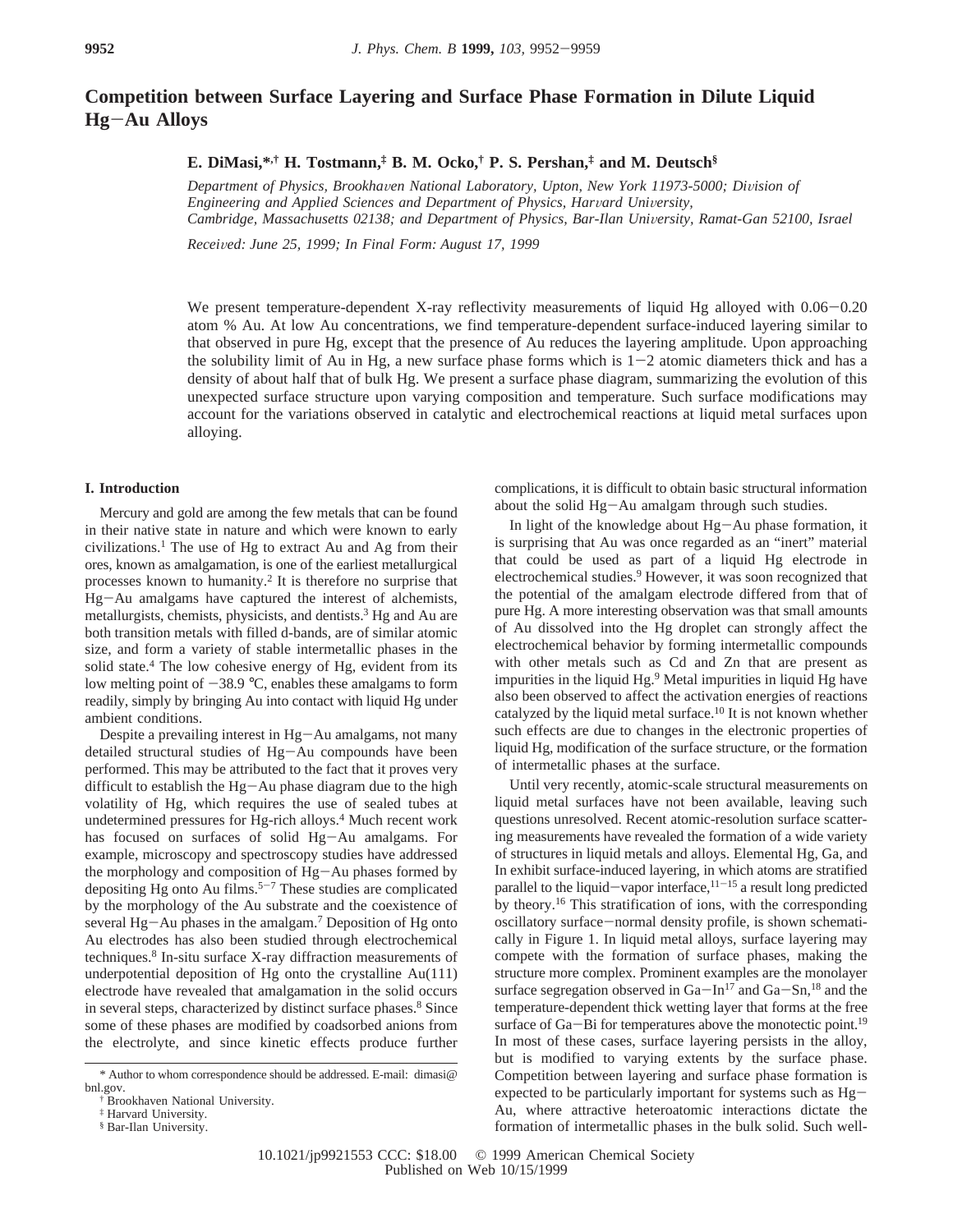

Figure 1. Geometry for X-ray reflectivity from a layered liquid metal surface. Maxima in the oscillatory surface-normal density profile  $\rho$ -(*z*) correspond to layers of ions parallel to the liquid-vapor interface.

ordered phases in the solid typically give way upon melting to homogeneous mixtures in the bulk liquid. However, one may expect that the region close to the liquid-vapor interface, where order is induced in elemental liquid metals, may support the formation of intermetallic phases in the liquid alloy. Structural information for such systems is of fundamental interest and may well shed light on reactions occurring at liquid alloy surfaces, relevant to catalysis or electrochemistry.

In this paper we report X-ray reflectivity measurements of liquid Hg-Au alloys having compositions near the room temperature saturation limit of 0.14 atom % Au in Hg, $4.20$  at temperatures between  $+25$  and  $-39$  °C. We construct a temperature-concentration surface phase diagram and identify two distinct regions of surface phase behavior. At high *T* and low Au concentrations, surface layering similar to that of pure Hg is observed. By contrast, at low *T* and comparatively higher Au concentrations, we find evidence for the formation of a more complicated surface phase, where a new length scale for surface layering emerges along with a low-density layer at the interface.

### **II. Experimental Details**

X-ray reflectivity measurements were carried out using the Harvard-BNL liquid surface spectrometer at beamline X22B at the National Synchrotron Light Source, with an X-ray wavelength of 1.24 Å and a detector resolution along the surface-normal direction of 0.035  $\AA^{-1}$ . The background intensity, due mainly to scattering from the bulk liquid, was subtracted from the specular signal by displacing the detector out of the reflection plane. The design of the liquid spectrometer<sup>21</sup> and a review of the measurement technique<sup>22</sup> are given elsewhere.

Samples with nominal concentrations of 0.06, 0.10, 0.13, and 0.20 atom % Au were produced by adding Au powder to liquid Hg,23 several days or weeks before the X-ray experiments. The samples were maintained at room temperature. The main experimental problem in surface measurements of metals is to ensure that a contaminant-free surface is obtained. The most reliable way to produce atomically clean metal surfaces is to keep them under ultra high vacuum (UHV) conditions, and to remove any residual oxide through argon ion sputtering. These UHV techniques, which we found to be very successful for X-ray scattering measurements of Ga, In, and low vapor pressure alloys,13,15,19 must be modified in the case of Hg and its alloys due to the high vapor pressure of Hg ( $\sim 10^{-2}$  Torr at room temperature). For the measurements presented here, each sample was poured into a stainless steel reservoir within an argon-filled glovebox  $(5 \text{ ppm oxygen}, 52 \text{ ppm water})$ . The reservoir is connected to a stainless steel valve, filling capillary, and UHV flange and is affixed to a UHV compatible chamber. The empty chamber is evacuated to  $10^{-7}$  Torr and baked out, after which the liquid Hg alloy is dropped from the reservoir through the



**Figure 2.** (a) Model density profiles and (b) corresponding Fresnelnormalized reflectivities as described in text. Curves i-iii in both panels are shifted for clarity.

valve and capillary into a ceramic sample pan within the chamber, as was done previously for measurements of pure Hg.12 Immediately after opening the valve to the reservoir, the Hg vapor pressure determines the total pressure in the chamber, while the partial pressures of possible contaminants such as water and oxygen remain low. The resulting liquid alloy surfaces were found to be stable for over a week, due to two mechanisms. First, Hg oxide introduced from pouring the sample is unstable and decomposes under these low oxygen partial pressures.<sup>24,25</sup> In addition, slight but continual evaporation of Hg constantly refreshes the surface.26 Preliminary reflectivity measurements utilizing a glass sample chamber evacuated to  $10^{-4}$  Torr and backfilled with dry hydrogen gas were qualitatively similar, but not sufficiently reproducible.

The samples were cooled with a liquid nitrogen cold finger beneath the sample pan. Temperatures were monitored at the sample pan and calibrated to that of the liquid surface in separate experiments using thermocouples immersed in the samples. The calibration has an uncertainty of  $\pm 1$  °C.

## **III. X-ray Reflectivity and Modeling**

X-ray reflectivity is a powerful technique for investigating structure normal to surfaces and interfaces on atomic length scales.<sup>22,27-29</sup> In these measurements, the scattered intensity is measured as a function of momentum transfer  $q_z = k_{\text{out}} - k_{\text{in}}$ perpendicular to the surface (Figure 1) and normalized to the incident photon intensity.

The simplest interface is a step function describing a sharp truncation of a homogeneous bulk density  $\rho_{\infty}$  (Figure 2a(i), solid line). Scattering from this sharp interface takes the form of the Fresnel reflectivity

$$
R(q_z) = \left[\frac{q_z}{q_c} + \sqrt{\left(\frac{q_z}{q_c}\right)^2 - 1}\right]^{-4} \equiv R_{\rm F} \tag{1}
$$

In this expression  $R_F$  depends on the bulk density  $\rho_{\infty}$  through the critical wave vector  $q_c = (16\pi\rho_{\infty}r_0)^{1/2}$ , where  $r_0 = e^2/mc^2$  $= 2.82 \times 10^{-5}$  Å is the classical electron radius, and absorption has been neglected. For a surface-normal density profile that deviates from the step function, the reflectivity is modified from the Fresnel form. When the scattered intensity is much less than the incident intensity (generally the case as long as  $q_z \geq 5q_c$ ), the kinematic approximation is valid and the reflectivity may be written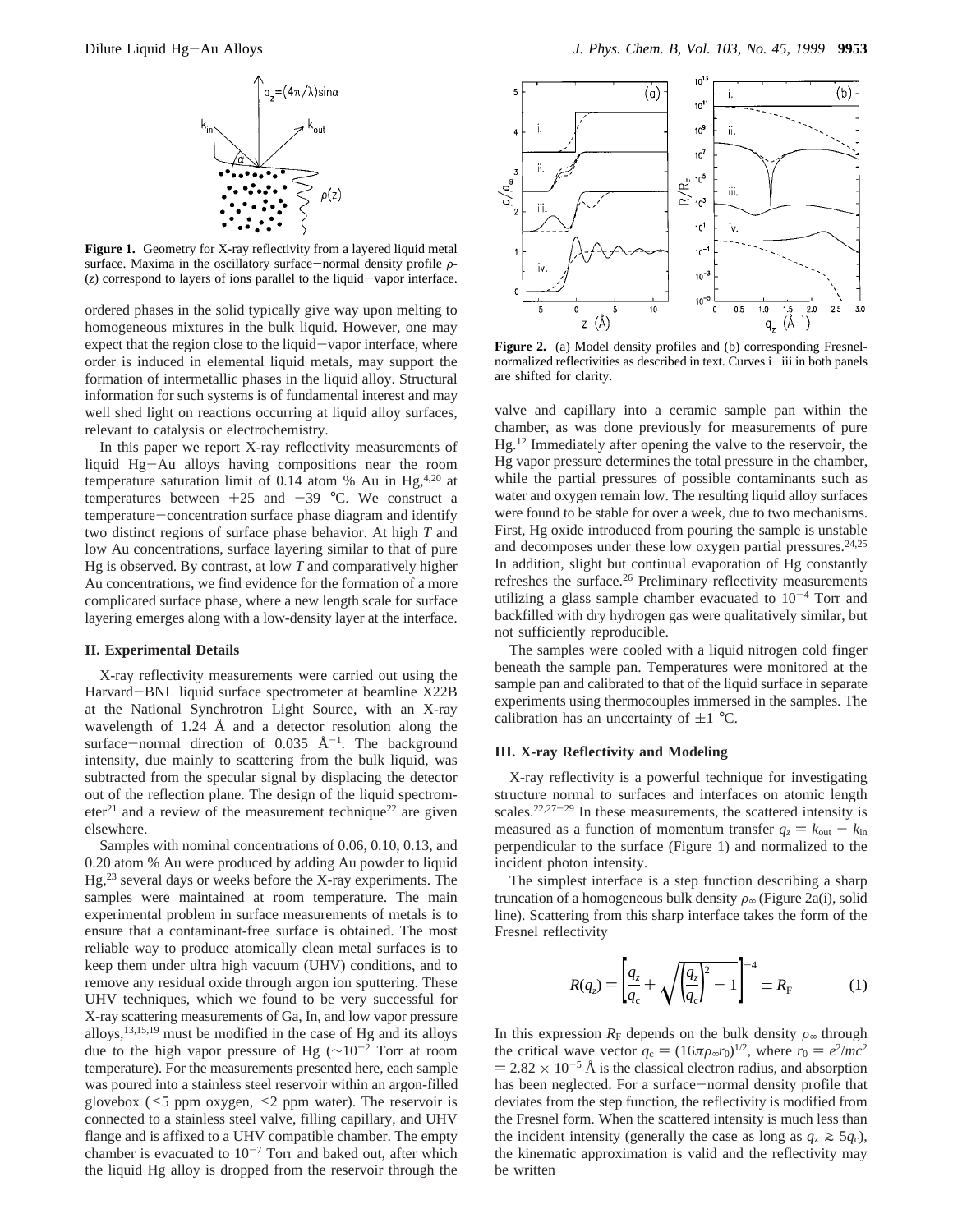$$
R(q_z) = R_{\rm F} |\frac{1}{\rho_{\infty}} \int_{-\infty}^{\infty} (\partial \rho / \partial z) \exp(i q_z z) dz|^2
$$
 (2)

which is sensitive to  $\rho(z)$ , the surface-normal density profile averaged laterally over the resolution defined X-ray correlation length.21 Since the phase information is not accessible to the experimental intensity measurement, eq 2 cannot be inverted to determine the density profile directly. For this reason the usual practice is to construct a model density profile and compare its calculated reflectivity to the experiment. Because of the phase problem, distinct real-space structural models can produce essentially identical reflectivity curves, lending some ambiguity to the analysis.<sup>30</sup> Nevertheless, the ambiguities can often be resolved by consideration of basic physical constraints.

The simplest physically reasonable modification of the step function profile takes surface roughness into account. In a liquid, thermally excited capillary waves produce height variations across the surface, which are averaged in the scattering measurement over length scales determined by the resolution of the spectrometer. These occur in addition to any roughness intrinsic to the local surface-normal profile. Detailed discussions of the effect of capillary waves on the scattering cross section are given elsewhere.<sup>15,21</sup> The capillary wave roughness  $\sigma_{\rm cw}$  is a function of the temperature *T* and the surface tension *γ* and is given by

$$
\sigma_{\rm cw}^2 = \frac{k_{\rm B}T}{2\pi\gamma} \ln \left( \frac{q_{\rm max}}{q_{\rm res}} \right) \tag{3}
$$

This expression<sup>31</sup> has been arrived at by integrating over those capillary modes having wavevectors less than  $q_{\text{max}} = \pi/a$ , where *a* is the atomic diameter, and greater than *q*res, determined by the instrumental resolution.

We will consider a more general broadening of the density profile, by  $\sigma_{\rm T}^2 = \sigma_{\rm cw}^2 + \sigma_{\rm i}^2$ , to incorporate the capillary wave<br>roughness  $\sigma_{\rm mv}$  along with any other roughness  $\sigma_{\rm i}$  intrinsic to roughness  $\sigma_{\text{cw}}$  along with any other roughness  $\sigma_i$  intrinsic to the surface. This profile, having

$$
\partial \rho / \partial z = \exp(-\sigma_{\rm T}^2 z^2 / 2)
$$

is shown by dashed lines in Figure 2a(i), for  $\sigma_{\rm T} = 1.0$  Å. The density profile can be written in terms of the error function:

$$
\rho(z) = (\rho_{\infty}/2)[\text{erf}(z/\sigma_{\text{T}}\sqrt{2}) + 1] \equiv \rho_{\text{erf}} \tag{4}
$$

yielding for the reflectivity

$$
R = R_{\rm F} \exp(-q_z^2 \sigma_{\rm T}^2)
$$
 (5)

The resulting Fresnel-normalized reflectivity is shown in Figure 2b(i), dashed line. The exponential factor in eq 5 is analogous to the Debye-Waller term used to describe the reduction of the diffracted intensity from crystals due to thermal displacements of the atoms from the lattice sites.<sup>32</sup>

When more complicated surface-normal density profiles must be constructed, two straightforward methods are commonly used. Regions of differing electron density can be represented by a combination of error functions, parametrizing the thickness, density, and roughness between each region. A general profile of this type may be written

$$
\rho(z) = \sum_{n=0}^{N} \left( \frac{\rho_n - \rho_{n+1}}{2} \right) \left[ \text{erf} \left( \frac{z - z_n}{\sigma_n \sqrt{2}} \right) \right] \tag{6}
$$

with  $\rho_0$  equal to the bulk density  $\rho_{\infty}$ ,  $\rho_{N+1} = 0$  representing the vapor, and *σ<sup>n</sup>* describing the broadening between regions *n* and  $n + 1$  at position  $z_n$ . The reflectivity for this model is

$$
R/R_{\rm F} = |\sum_{n=0}^{N} \left( \frac{\rho_n - \rho_{n+1}}{\rho_{\infty}} \right) [\exp(-q_z^2 \sigma_n^2 / 2 + i q_z z_n)]|^2 \quad (7)
$$

Figure 2a(ii) shows three such profiles, having one additional slab of low density between the vapor and the bulk liquid. Here  $\sigma_0 = \sigma_1 = 0.5$  Å and  $|z_1| = 2.7$  Å. With the same roughness for both interfaces, the reflectivity at  $q_z = \pi/|z_1|$  has an amplitude proportional to  $(1 - 2\rho_1/\rho_0)^2$ . When  $\rho_1/\rho_0 = 1/2$  (Figure 2a(ii), solid line), the result is total destructive interference at  $q_z$  $\pi/|z_1|$ , producing a deep notch in the reflectivity (Figure 2b(ii), solid line). For values of  $\rho_1$  symmetrical about 1/2, identical reflectivity curves are obtained. Dashed lines in Figure 2a(ii) show profiles having  $\rho_1/\rho_0 = 0.4$  and 0.6, which both produce the reflectivity curve shown as a dashed line in Figure 2b(ii). This is an example of the unavoidable ambiguity in interpreting reflectivity measurements even for simple models.

An alternative method of constructing a structured surface profile is to define the density through a combination of Gaussian and error functions, as shown in Figure 2a(iii). For the example shown

$$
\rho(z) = \rho_{\rm erf} + \frac{h_{\rm g}/\sigma_{\rm g}}{\sqrt{2\pi}} \exp[-(z - z_{\rm g})^2/2\sigma_{\rm g}^2] \tag{8}
$$

and

$$
R/R_{\rm F} = |[\exp(-q_z^2 \sigma_{\rm T}^2/2)]^2 +
$$
  

$$
\frac{h_{\rm g}}{\rho_{\rm \infty}} q \exp(-q_z^2 \sigma_{\rm g}^2/2) \exp[i(q_z z_{\rm g} - \pi/2)]|^2
$$
 (9)

The Gaussian position  $z_g$  and the sign of its amplitude  $h_g$  enter only in the cross term of eq 9, which is proportional to  $h_{\rm g}$  sin( $q_{z}z_{\rm g}$ ). For this reason, the reflectivity measurement does not distinguish between a positive Gaussian density added to the vapor side at position  $z = z_g$  (Figure 2a(iii), solid line) and density subtracted from the liquid side at  $z = -z_g$  (Figure 2a-(iii), dashed line). These two rather different looking density profiles both produce the reflectivity curve shown in Figure 2b- (iii). The effect of this Gaussian term can be similar to that of a low-density surface slab: both produce minima in the reflectivity at low  $q_z$ , as shown by comparison of Figure 2b(iii) and Figure 2b(ii), dashed line.

The models discussed so far describe a liquid-vapor interface having structure near the surface. To describe the surfaceinduced layering of liquid metals, which extends further into the bulk, a damped oscillatory surface-normal density profile must be constructed. A convenient way to do this is to model layers of atoms parallel to the surface by a series of Gaussian terms, representing mean-squared displacements of atoms assigned to each layer at spacing *d*:

$$
\rho(z) = \rho_{\infty} \sum_{n=0}^{\infty} \frac{d/\sigma_n}{\sqrt{2\pi}} \exp[-(z - nd)^2 / 2\sigma_n^2]
$$
(10)

With the choice of  $\sigma_n^2 = \sigma_T^2 + n\bar{\sigma}^2$ , we parametrize two effects<br>in a simple way. First, the surface layers become less wellin a simple way. First, the surface layers become less welldefined with increasing depth into the bulk liquid, at a rate controlled by  $\bar{\sigma}$ . Second, the effect of increasing  $\sigma_{\bar{T}}$  is to reduce the overall layering amplitude, an effect expected both from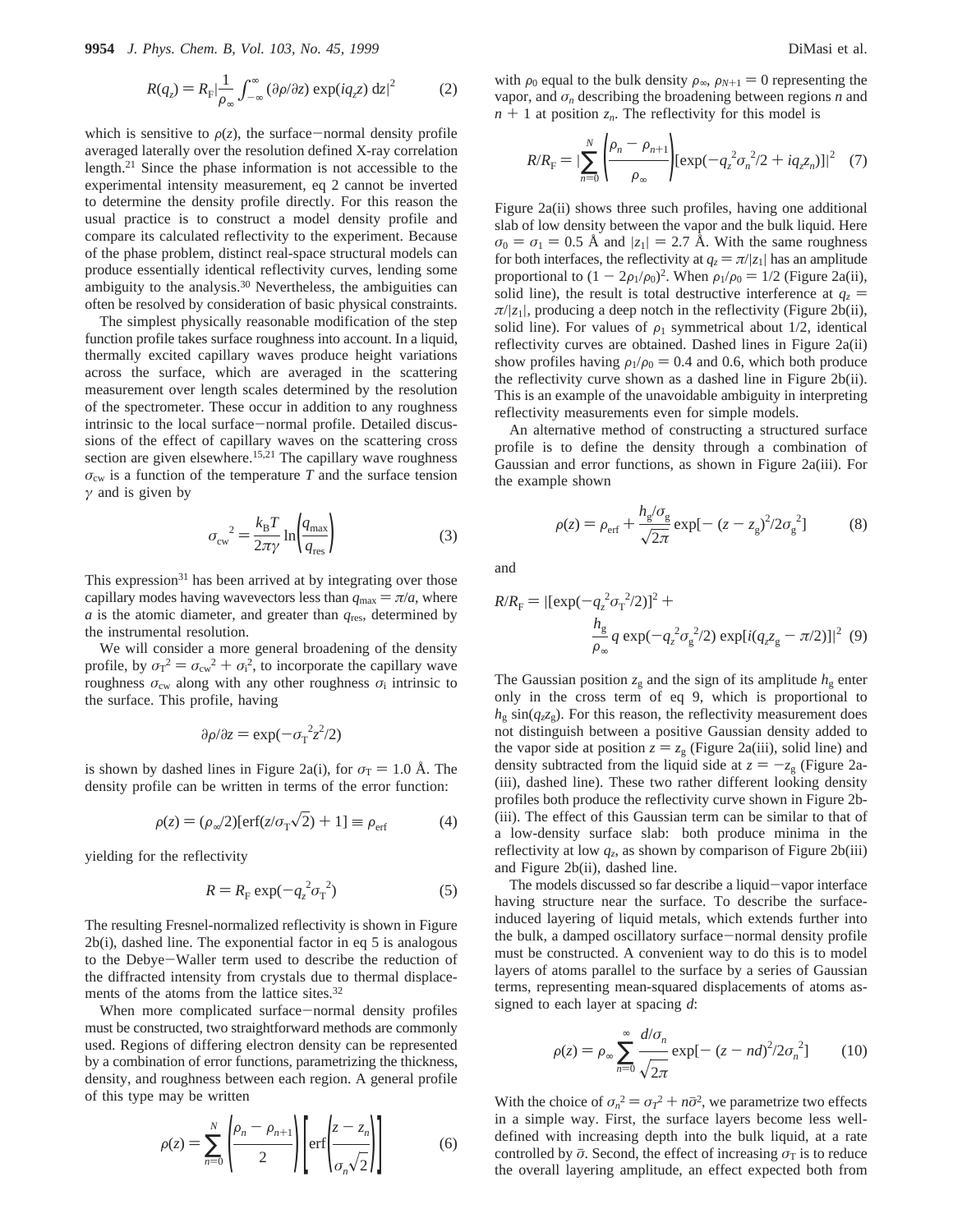capillary waves and from any roughness intrinsic to the local surface-normal profile.

The corresponding reflectivity is given by

$$
R/R_{\rm F} = [F_Z(q_z)]^2 (q_z d)^2 (-\sigma_T^2 q_z^2) [1 - 2 \exp(-q_z^2 \overline{\sigma}^2 / 2)
$$
  

$$
\cos(q_z d) + \exp(-q_z^2 \overline{\sigma}^2)]^{-1} (11)
$$

Since each Gaussian now explicitly represents a collection of scattering atoms, here it is meaningful to incorporate the reduced atomic form factor  $F_Z(q_z) = [f_Z(q_z) + f_Z]/[Z + f_Z]$  for atoms having atomic number *Z*. Figure 2a(iv) (solid line) illustrates a layered profile with  $d = 2.7$  Å,  $\sigma_{\rm T} = 0.8$  Å, and  $\bar{\sigma} = 0.45$  Å. The reflectivity (Figure 2b(iv), solid line) shows the broad quasi-Bragg peak produced by the oscillatory density profile. In the limit where  $\sigma_T$  is large, the profile approaches the error function form of eq 4, though with its argument shifted from *z*  $= 0$  to  $z = -d/2$  due to the choice of origin in eq 10. A layered profile having  $\sigma$ <sub>T</sub> = 1.5 Å is shown by dashed lines in Figure 2a(iv). Although the intensity falls off quickly for large  $q<sub>z</sub>$ (Figure 2b(iv), dashed line), constructive interference in the region of the layering peak is still evident.

Finally, this profile can be modified by additional Gaussian terms, and by changing the amplitudes, positions, and widths of the terms in eq 10. The most general model that we will present in this study takes the form

$$
\rho(z)/\rho_{\infty} = \left(\frac{w_{\rm A}d}{\sigma_{\rm A}\sqrt{2\pi}}\right) \exp[-(z - z_{\rm A})^2/\sigma_{\rm A}^2] + \sum_{n=0}^{\infty} \left(\frac{w_n d}{\sigma_n\sqrt{2\pi}}\right) \exp[-(z - nd)^2/\sigma_n^2] \tag{12}
$$

where the Gaussian scaled by  $w_A$  is typically much broader than those controlled by  $\sigma_n$  in the sum, and  $w_n$  may deviate from unity. Since the effect of the extra Gaussian is similar to that of the Gaussian plus error function model described by eq 8, placing this term into the vapor side of the interface has an effect which can be difficult to distinguish from that of decreasing the weights  $w_n$  of the first few terms in the sum.

#### **IV. Experimental Results**

Distinctly different reflectivities are obtained depending on whether the Au concentration exceeds the solubility limit. The solubility of Au in Hg as determined from macroscopic measurements<sup>20,33</sup> is plotted as a function of temperature in Figure 3 (open circles; the shaded band is a guide for the eye). Measured normalized reflectivity curves are shown for a selection of temperature and concentration points, identified by small crosses on the graph. All  $R/R_F$  curves are shown on a semilog scale with ranges identical to those shown for 0.13 atom % Au at  $-18$  °C. This phase diagram provides an overview of our results, which will be discussed in more detail further below.

At low Au concentrations and high temperatures (upper right region of Figure 3), the reflectivity is characterized mainly by the layering peak at  $q_z \approx 2.2 \text{ Å}^{-1}$ . At the lowest Au concentration, 0.06 atom % Au, the reflectivity is very similar to that of pure Hg. The data for alloys below the solubility limit are shown in Figure 4. Solid lines are fit curves that will be described in the Analysis and Discussion section. For both Hg and Hg 0.06 atom % Au, the effect of increased temperature is to reduce the amplitude of the interference peak, from the lowest temperature measured,  $-26$  °C, up to  $+25$  °C. Repeated cooling and



**Figure 3.** Surface phase diagram for liquid Hg-Au alloys, with nominal Au concentrations from  $0-0.20$  atom % and temperatures between  $-28$  and  $+25$  °C, indicated by crosses (+).  $R/R_F$  curves are shown on semilog scales, all with identical axes as marked for the 0.13 atom %,  $-18$  °C alloy. (O) Reported solubility limit of Au in Hg (refs 20 and 33). The shaded band is a guide for the eye.



**Figure 4.** Fresnel-normalized reflectivity of dilute Hg-Au alloys for selected temperatures: (a) pure Hg, from ref 12; (b) Hg 0.06 atom % Au; (c) Hg 0.10 atom % Au; (d) Hg 0.13 atom % Au. Curves b-d are shifted for clarity. Solid lines are fits as discussed in text.

warming between these temperatures showed that the effects of *T* are completely reversible for Hg and Hg 0.06 atom % Au. The data are consistent with scattering from a layered liquid metal surface, where the effects of the atomic layering are partially disrupted by thermal excitations. For 0.10 atom % Au in Hg, comparable behavior is observed at  $+25$  and  $+5$  °C. On cooling further to  $-13$  °C, however, the amplitude of the layering peak decreases, showing that surface layering is being suppressed at lower temperatures. The reflectivity in the region  $q_z \sim 0.3-1.0 \text{ Å}^{-1}$  also changes with *T*, unlike the case of the more dilute alloy. This means that the structure within 2 Å or so of the interface changes with *T* at the higher concentration of 0.10 atom % Au. This is not the case for pure Hg and for Hg 0.06 atom % Au, where the near-surface structure is temperature independent. The behavior of the 0.10 atom % alloy in this temperature range marks the transition between viability of the surface layering, which is enhanced at lower temperatures, and the formation of a competing surface structure. Similarly,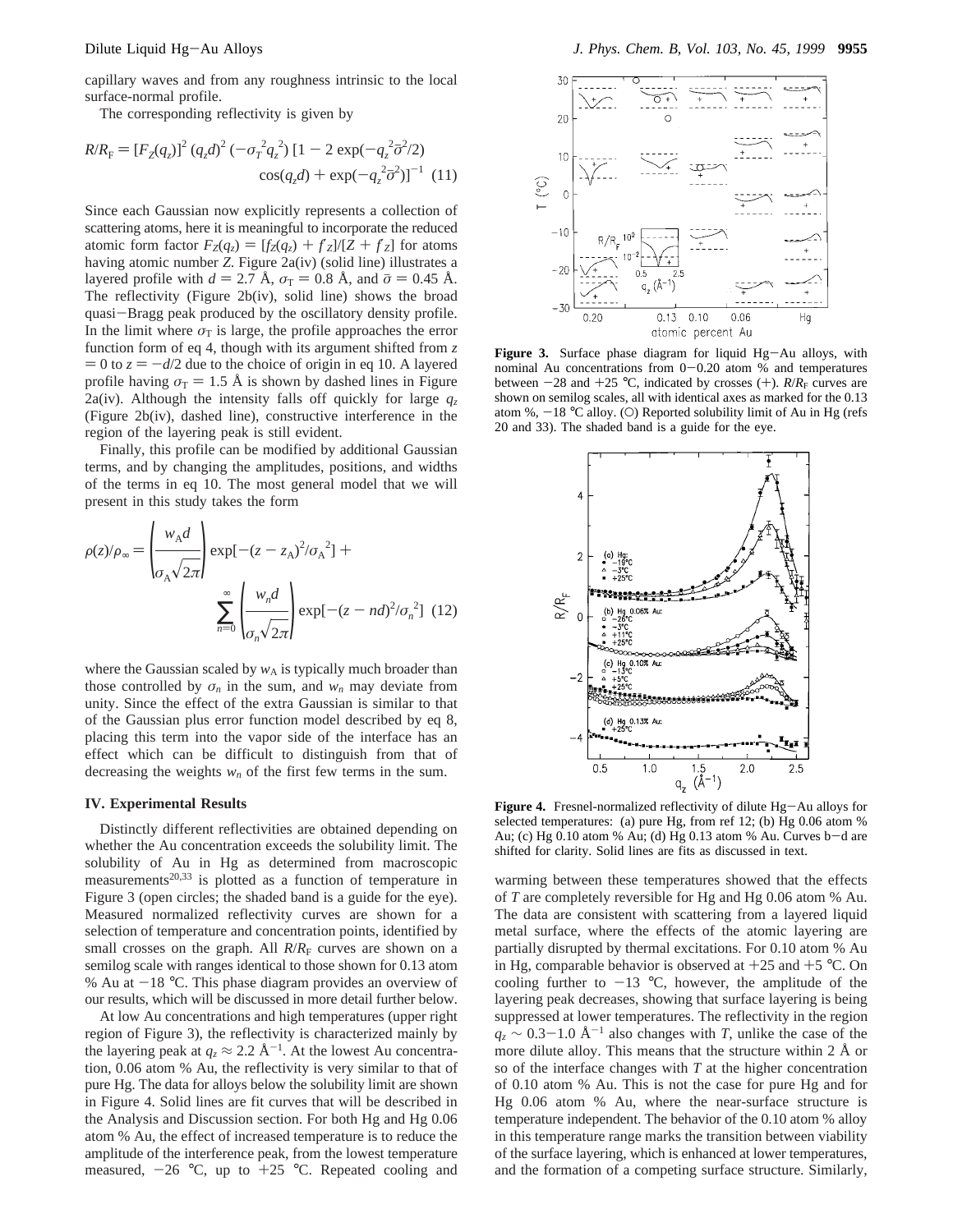

**Figure 5.** Fresnel-normalized reflectivity of Hg-rich alloys: (a) Hg 0.10 atom % Au at  $-13$  °C; (b) Hg 0.13 atom % Au below room temperature; (c) Hg 0.20 atom % Au, first cool-down from room temperature. Curves b and c are shifted by factors of  $10^{-2}$  and  $10^{-5}$ , respectively. Solid lines are fits as discussed in text.

the reflectivity from Hg 0.13 atom % Au can be described by a simple surface layering model only at room temperature, and is substantially different at lower temperatures.

The data are qualitatively different when the Au concentration exceeds the solubility limit in liquid Hg (bottom left region in Figure 3). For 0.13 atom % Au in Hg, below room temperature, the reflectivity exhibits a deep minimum, which shifts with decreasing temperature, from  $q_z \approx 1.6$  at  $+7$  °C to  $q_z \approx 1.4$  $\AA^{-1}$  at  $-67$  °C (Figure 5b). The position and depth of this minimum suggest the formation of a surface region having about half the density of the bulk, which is about one atomic diameter thick and which grows slightly thicker at lower temperatures. This trend with temperature is confirmed more dramatically in reflectivity measurements of 0.20 atom % Au in Hg, where the Au concentration exceeds the solubility limit at all temperatures. The notch in the reflectivity is present at room temperature, and shifts in  $q_z$  from 1.3  $\rm \AA^{-1}$  at room temperature to 0.6  $\rm \AA^{-1}$  at  $-27$  °C (Figure 5c). Even more interesting, at the lowest temperatures a peak has appeared which resembles the layering peak of Hg, but at measurably smaller  $q<sub>z</sub>$  than for Hg. At these two highest Au concentrations, temperature cycling results in hysteresis and long equilibration times. After cooling the 0.13 atom % alloy close to its melting point and heating to room temperature again, approximately 10 h at room temperature were required to reproduce the reflectivity. With 0.20 atom % Au, the original room temperature reflectivity was never recovered after cooldown, even after 50 h at  $+25$  °C. Reflectivity data for the second cool-down of this alloy are shown in Figure 6. The reflectivity curves for the second cool-down all exhibit the notch at lower  $q_z$  for each temperature than the first measurements, until the melting point is approached. Au expelled from the bulk, presumably incorporated into the surface structure, apparently cannot readily resolubilize at these concentrations.

#### **V. Analysis and Discussion**

**A. Fit Models.** By fitting reflectivity curves calculated from model surface-normal density profiles to the data, we can obtain more specific information about the surface structure of these alloys. Nearly all of the experimental reflectivity curves exhibit an interference peak along with some additional structure at lower  $q_z$ . We have fit these measurements to a simple layered



**Figure 6.** Fresnel-normalized reflectivity for Hg 0.20 atom % Au:  $(- - -) +25$  °C, before cooling the sample. Symbols: Data acquired after initally cooling to  $-39$  °C, warming and maintaining at room temperature for 50 h, and cooling a second time.

density profile having an additional low-density term positioned near the liquid-vapor interface, as described by eq 12. Since this is the parametrization used previously in studies of pure liquid Hg,12 we can compare the pure and alloyed systems quantitatively. The layer spacing  $d$ , the thermal roughness  $\sigma_T$ , and the decay parameter  $\bar{\sigma}$  are parameters which characterize the layered subsurface structure and are all well determined by the fits. Other parameters affect the structure within about 2 Å of the interface and are somewhat less reliably determined. The measured reflectivity curves that lack the prominent layering peak have been fit with a simpler model consisting of an error function profile along with an extra Gaussian term, as in eq 8. Because of the low Au concentrations, the nearly equal scattering factors of Hg and Au, and the limited  $q<sub>z</sub>$  range (over which the form factor varies slowly), we will treat our model profiles in this study as though they were entirely composed of Hg. All models incorporate the bulk density and atomic form factor of Hg and therefore represent an average surface-normal electron density without providing any direct information about the Au composition as a function of depth.

**B. Dilute Au Limit and Capillary Wave Roughness.** At low Au concentrations, the main effect of Au alloying is to partially disrupt the layered profile near the surface, compared to the structure of Hg. Model profiles for pure Hg at  $+25$  °C (-) and -36 °C (---), calculated from eq 12 in studies reported previously, $12$  are shown in Figure 7a. The oscillatory profile has a layer spacing  $d = 2.72 \text{ Å}$ , a decay parameter  $\bar{\sigma} =$ 0.46 Å, and a temperature-dependent roughness  $\sigma_T$ , given in Table 1, that determines the amplitude of the layers in the density profile. The model also incorporates a slight tail of density extending towards the vapor, described by the term proportional to  $w_A$  in eq 12.

The surface-normal profile of Hg 0.06 atom % Au has the same layer spacing of 2.72 Å, but the layering is less well defined (Figire 7b). For comparable temperatures, the overall roughness  $\sigma_{\rm T}$  is about 0.1 Å greater than that of Hg, producing a significant difference in layering amplitude. The layering also decays over a slightly shorter length scale for the alloy. Another notable difference between the structures of Hg and Hg 0.06 atom % Au is that for the alloy, the amplitude of the topmost surface layer is decreased by a factor of  $w_0 = 0.8$  compared to pure Hg, where  $w_0 = 1$ . The reduction of the second layer amplitude by  $w_1 \approx 0.95 - 0.98$  has a much smaller effect on the calculated reflectivity. These disruptions of the surface order are unsurprising in light of the different near-neighbor distances in bulk liquid Hg  $(3.0 \text{ Å})$  and Au  $(2.8 \text{ Å})$ .<sup>34</sup> As was found for Hg,12 the 0.06 atom % alloy data are consistent with additional density in the near-surface region, described by the Gaussian term proportional to  $w_A$ .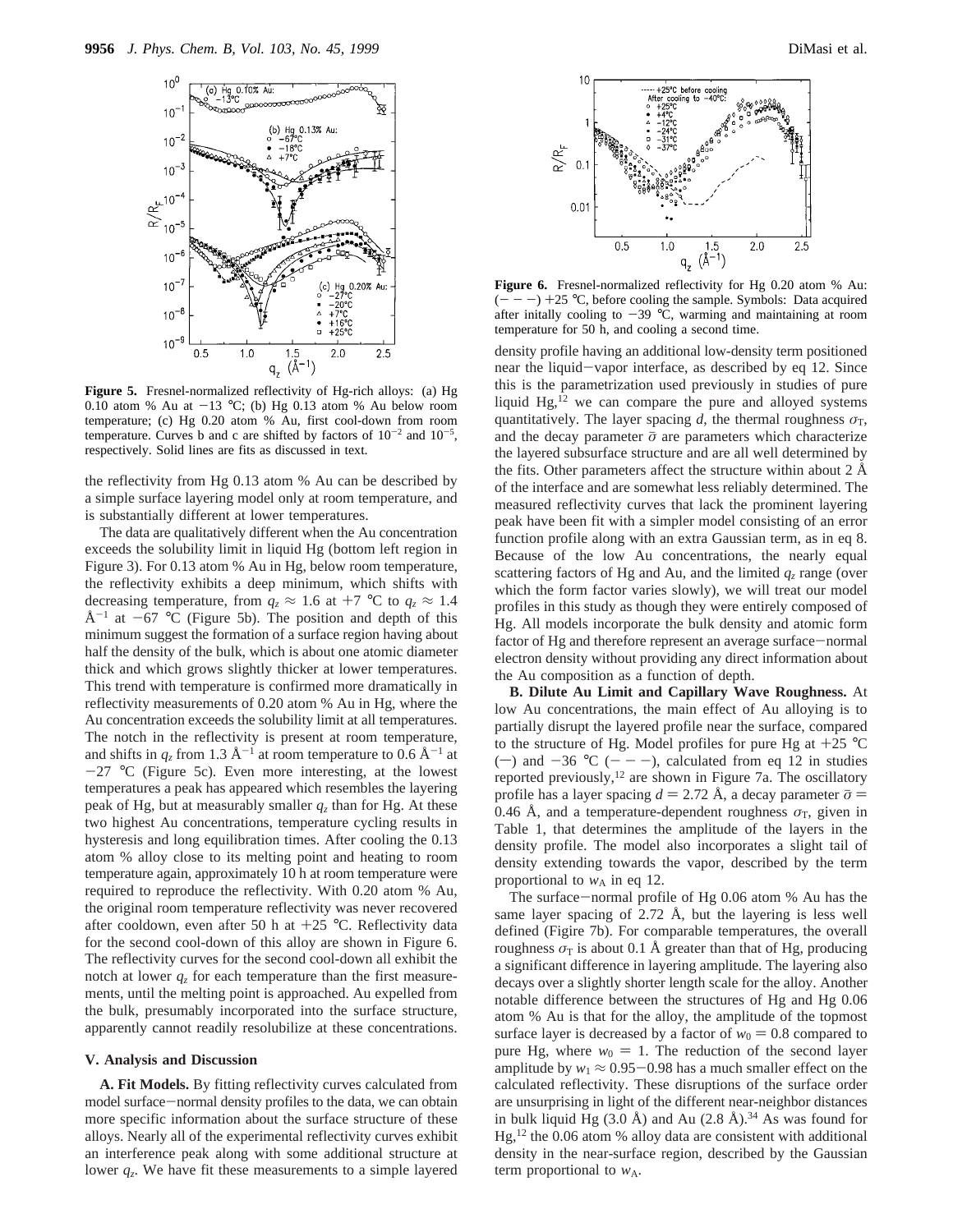**TABLE 1: Parameters for Layered Density Profiles Having the Form Given in Eq 12, Where**  $\sigma_n^2 = n\bar{\sigma}^2 + \sigma_{\rm T}^2$  **and**  $w_n = 1$  **Except As Indicated in the Table<sup>***a***</sup> Except As Indicated in the Table***<sup>a</sup>*

| atom % Au      | $T({}^{\circ}C)$ | $\sigma_{\rm T}(\check{A})$ | $\bar{\sigma}$ (Å) | $W_1$           | $W_0$           | $W_{\rm A}$     | $\sigma_{A}(\check{A})$ | $z_A$ (Å)      |
|----------------|------------------|-----------------------------|--------------------|-----------------|-----------------|-----------------|-------------------------|----------------|
| $\overline{0}$ | $+25$            | $1.00 \pm 0.01$             | $0.46 \pm 0.05$    | 1.0             | 1.0             | $0.2 \pm 0.1$   | $1.5 \pm 0.5$           | $-2+1$         |
| $\theta$       | $-3$             | $0.87 \pm 0.01$             | $0.46 \pm 0.05$    | 1.0             | 1.0             | $0.2 \pm 0.1$   | $1.5 \pm 0.5$           | $-2\pm 1$      |
| $\theta$       | $-19$            | $0.82 \pm 0.01$             | $0.46 \pm 0.05$    | 1.0             | 1.0             | $0.2 \pm 0.1$   | $1.5 \pm 0.5$           | $-2 \pm 1$     |
| $\overline{0}$ | $-36$            | $0.80 \pm 0.01$             | $0.46 \pm 0.05$    | 1.0             | 1.0             | $0.2 \pm 0.1$   | $1.5 \pm 0.5$           | $-2 \pm 1$     |
| 0.06           | $+25$            | $1.04 \pm 0.01$             | $0.54 \pm 0.04$    | $0.95 \pm 0.02$ | $0.80 \pm 0.02$ | $0.24 \pm 0.10$ | $1.6 \pm 0.5$           | $-2+1$         |
| 0.06           | $+11$            | $1.02 \pm 0.01$             | $0.53 \pm 0.02$    | $0.96 \pm 0.02$ | $0.78 \pm 0.02$ | $0.24 \pm 0.10$ | $1.6 \pm 0.5$           | $-2+1$         |
| 0.06           | $-3$             | $0.97 + 0.01$               | $0.50 \pm 0.02$    | $0.97 \pm 0.02$ | $0.78 \pm 0.02$ | $0.24 + 0.10$   | $1.6 \pm 0.5$           | $-2+1$         |
| 0.06           | $-26$            | $0.91 \pm 0.01$             | $0.50 \pm 0.02$    | $0.98 \pm 0.02$ | $0.78 \pm 0.02$ | $0.24 \pm 0.10$ | $1.6 \pm 0.5$           | $-2 \pm 1$     |
| 0.10           | $+25$            | $1.07 \pm 0.02$             | $0.52 \pm 0.02$    | $0.96 \pm 0.04$ | $0.84 \pm 0.04$ | $0.1 \pm 0.1$   | $2 \pm 1$               | $-2.6 \pm 0.5$ |
| 0.10           | $+5$             | $0.99 \pm 0.01$             | $0.44 \pm 0.02$    | $0.96 \pm 0.04$ | $0.84 \pm 0.04$ | $0.4 \pm 0.2$   | $2 \pm 1$               | $-2.6 + 0.5$   |
| 0.10           | $-13$            | $1.02 \pm 0.01$             | $0.43 \pm 0.02$    | $0.96 \pm 0.04$ | $0.78 \pm 0.03$ | $0.5 \pm 0.2$   | $2 \pm 1$               | $-2.6 \pm 0.5$ |
|                |                  |                             |                    |                 |                 |                 |                         |                |

*a* Data for pure Hg, measured in the same UHV chamber, are from ref 12. For all fits,  $d = 2.72 \pm 0.02$  Å.



**Figure 7.** Model density profiles calculated from parameters listed in Table 1. (a) Hg: (-) +25 °C; (---) -36 °C. (b) Hg 0.06 atom % Au: (-) +25 °C; (---) -26 °C. (c) Hg 0.10 atom % Au: (-) +25 ° C;  $(- - -)$  +5 °C;  $(- -)$  -13 °C. Inset: temperature dependence of the excess mean-squared surface roughness  $(\sigma_T^2 - \sigma_{\rm cw}^2)$ <br>for Hy ( $\blacksquare$ ) Hy 0.06 atom % Au ( $\bigcirc$ ) and Hy 0.10 atom % Au ( $\blacktriangle$ ) for Hg  $(\blacksquare)$ , Hg 0.06 atom % Au  $(O)$ , and Hg 0.10 atom % Au  $(\blacktriangle)$ .

The effect of temperature on the surface structure of Hg 0.06% Au is very similar to the behavior found for pure Hg. While slight variations in several parameters were required to optimize the fits at different *T* for the 0.06% alloy, it is apparent that the main effect of increased temperature is to reduce the amplitude of the density oscillations. Capillary wave theory, which describes the broadening of the surface profile due to thermally excited surface waves, gives a specific prediction for the temperature behavior through the roughness  $\sigma_{\text{cw}}$ , given in eq 3. Previous studies of the temperature-dependent surface roughness of liquid Hg found that thermally excited surface waves were not able to account for all of the temperature dependence observed.12 This is in contrast with the surface roughnesses of liquid Ga and In, for which capillary wave theory accounted well for all the measured temperature dependence.<sup>14,15</sup> In the inset of Figure 7 we compare the excess roughness  $\sigma_T^2$  $-\sigma_{\text{cw}}^2$  of Hg with that of Hg 0.06 atom % Au. We see that the 0.06 atom % alloy has a larger roughness, but the slope of the excess roughness versus *T* is the same as for pure Hg.

The fact that the deviation from capillary wave behavior is the same for pure Hg as for the 0.06 atom % alloy, which has distinctly different intrinsic surface-normal structure, suggests that the deviation from capillary wave theory may not arise from a temperature dependence of the local profile. Instead, the apparently anomalous temperature dependence most likely arises from height fluctuations across the surface which are not fully

accounted for by the capillary wave model. In our analysis, thermal capillary waves are dependent on a surface tension which is defined as a macroscopic quantity, despite the fact that we integrate over capillary wave modes extending down to atomic length scales. It is quite possible that the concept of a length-scale-independent surface tension is not applicable beyond some microscopic limit. If this is true then the success of capillary wave theory in the description of other liquids would stem from the fact that the modes at atomic length scales make up only a small part of the entire capillary wave spectrum. This hypothesis implies that the contribution of these modes in affecting the overall roughness may differ from system to system. Comparison of diffuse surface scattering from Hg and Hg-Au alloys may provide more information on this issue.

The Au concentration of 0.10 atom % marks the transition between the dilute-Au regime, where a simple layered structure prevails, and the Au-rich phase. Here the more pronounced structure at low  $q_z$  and the attenuated layering peak complicate the modeling, and the analysis is more ambiguous. For the given layered model, acceptable parameters lie in the ranges indicated in Table 1. Fit curves are shown in Figure 4c (solid lines). Relative to Hg, the 0.10 atom % alloy model density profiles exhibit a reduction in oscillation amplitude and surface layer density very similar to that found in the 0.06 atom % alloy, as shown in Figure 7c. Unlike the more dilute alloy, however, a more fundamental change in surface structure occurs as temperature is reduced beyond the solubility limit. Upon cooling from room temperature, the surface roughness first decreases, and then increases again, so that the layering peak is less pronounced at  $-13$  °C than it was at  $+5$  °C. The resulting nonmonotonic dependence of  $\sigma_T$  on *T* is shown in the inset of Figure 7 (closed triangles).

In addition, as *T* decreases there is a progressive drop in the reflectivity at low *qz*. This indicates a further decrease in the surface layer density, an enhanced density region further toward the vapor, or a combination of these effects. The density profiles shown in Figure 7c model this effect as a tail of density extending into the vapor region. This density tail is independent of temperature for Hg and Hg 0.06% Au, but for Hg 0.10% Au it climbs steeply as the temperature is reduced. In this concentration and temperature range, the effect of decreased temperature is not a reduction in surface roughness but the establishment of a low-density surface region that destabilizes surface layering.

**C. Au-Rich limit and Surface Phase Formation.** The 0.13 atom % Au alloy, near the room temperature saturation limit, can be modeled with a layered density profile only for our measurement at  $+25$  °C. Reflectivity data at lower temperatures exhibit a minimum at  $q_z \sim 1.4-1.6$  Å<sup>-1</sup>, along with a slight dip at  $q_z \sim 0.5 \text{ Å}^{-1}$ . These features can be fit with the simple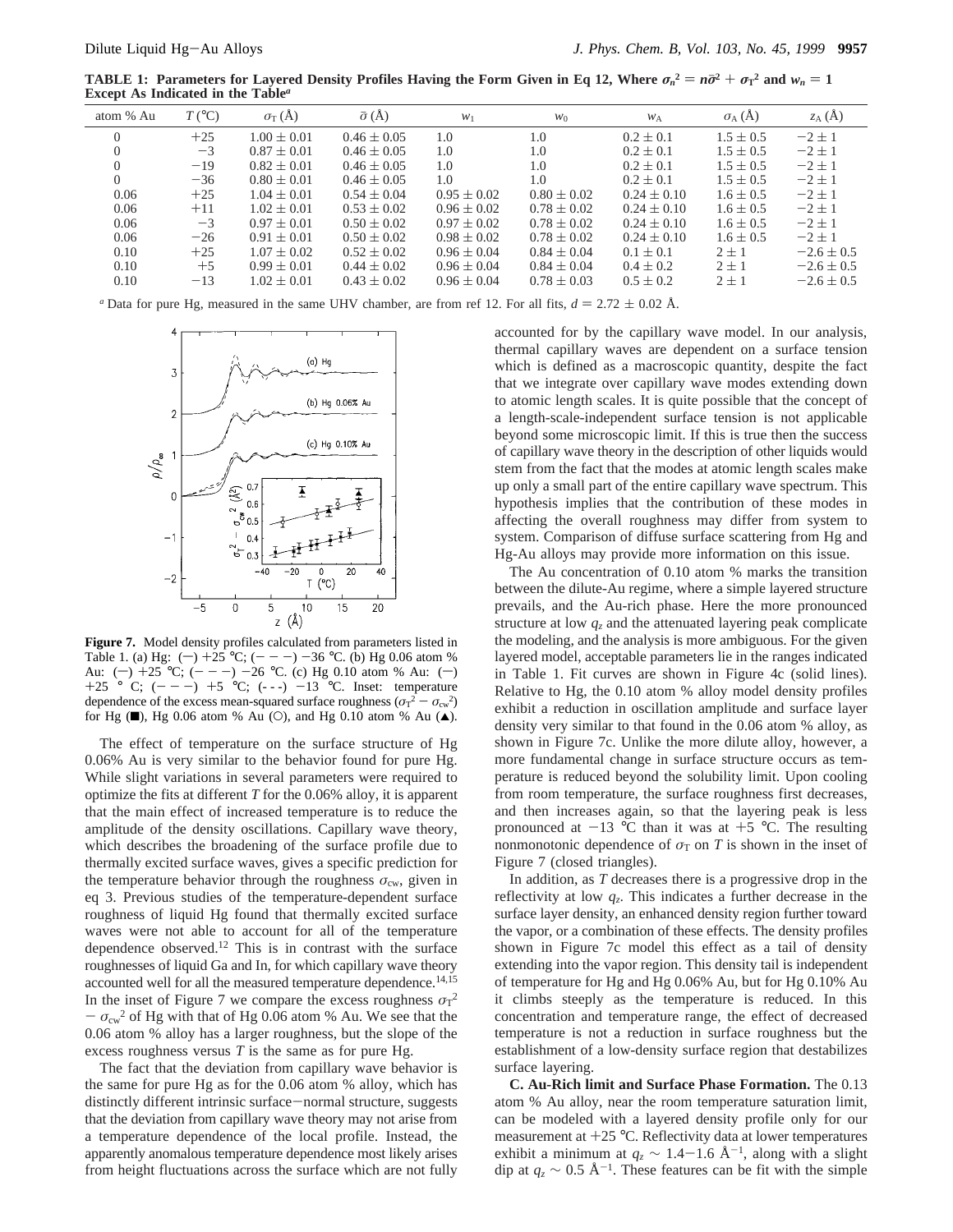

**Figure 8.** Model density profiles: (a) Hg 0.13 atom % Au:  $(-) +7$ °C; (---)  $-18$  °C; (…)  $-67$  °C. (b) Hg 0.20 atom % Au: (----)<br>+25 °C; (---) +16 °C; (-:-;) +8 °C; (---) -20 °C; (---) +25 °C; (- - -) +16 °C; (- · - · -) +8 °C; (- - -) -20 °C; (- - -)<br>-24 °C· (--) -27 °C  $-24$  °C; (-)  $-27$  °C.

shelf-type models shown in Figure 8a. The relatively high reflectivity at the highest  $q_z$  requires an unphysically low surface roughness, not encountered in other liquid metals and alloys. While this is possible in principle, a much more likely explanation of the reflectivity is that some surface layering prevails in the 0.13 atom % alloy, too weak to produce an easily identifiable layering peak but still substantial enough to produce constructive interference at high *qz* and augment the reflectivity which would otherwise be reduced by the surface roughness. For this reason, we think that the very simple shelf profiles are likely not the best description of the reflectivity, and models such as those presented below for the 0.20 atom % alloy may be more realistic. Despite this, attempts to fit the 0.13 atom % alloy with simple layered models were unsuccessful, with unphysically small layer spacings of  $d \approx 2.1$  Å required to produce the reflectivity minimum at a position in  $q_z$  matching the experimental data.35

The concentration of 0.20 atom % Au in Hg exceeds the solubility limit for all temperatures investigated. Reflectivity data for this alloy exhibit low-*qz* minima at all *T*, along with a layering peak at the lowest *T*. We have fit these data to the simple layered profiles shown in Figure 8b. To keep the number of fit parameters as small as possible, we have used eq 12 and fit the same number of parameters as were used for the dilute alloys. At the lowest temperatures, the surface layer spacing of 2.9 Å for Hg 0.20 atom % Au is unambiguously distinguished from the 2.72 Å layer spacing obtained for pure Hg and the dilute Hg-Au alloys. Since the near-neighbor distance in liquid Au (2.8 Å) is smaller than that of Hg (3.0 Å),<sup>34</sup> this increase in the layer spacing for the Au-rich alloy indicates that a significant change in packing has occurred in the surface layers. At higher temperatures, evidence for layering lies mainly in the relatively large reflectivity obtained for  $q_z \geq 2 \text{ Å}^{-1}$ . Here the fits shown in Figure 5c are less satisfactory, and the details of the models shown in Figure 8b exhibit no clear systematic dependence on temperature. While the oscillations in the density profile clearly grow as temperature is reduced, it is not possible to say to what extent this is due to reduction of surface fluctuations rather than to changes in Au content at the surface. Measurement techniques with elemental specificity, such as resonant X-ray scattering or surface X-ray absorption fine structure spectroscopy, will be required to obtain this chemical information. Because of the

high vapor pressure of liquid Hg, Auger electron spectroscopy will probably not be possible.

A feature common to all density profiles refined for the Aurich phase is the "shelf" feature or surface layer that has a density of about half that of the bulk; we were unable to model the notch in the reflectivity without such a feature. Presumably, some fraction of the Au which is insoluble in the bulk is incorporated into this surface phase, rather than precipitating out of the solution in solid form as might have been expected. It is difficult to explain how a monolayer composed entirely of Hg and/or Au might achieve this low density. All known Hg-Au phases are close-packed, with densities intermediate between those of elemental Au and Hg.<sup>4</sup> A uniform submonolayer of Au with a greatly expanded lateral spacing is one model which could produce the observed density profile. However, it is not clear how such an expanded phase, which would have a very high surface corrugation, could be stable given the range of temperature, pressure, and surface tension in our experiment. One possible contribution to an expanded spacing is that large changes in the concentration of Au, which has a lower valence than Hg, could reduce the bandfilling in the surface layers. If this serves to greatly reduce the favored atomic coordination, the surface atoms might be forced to adopt a more open structure. This picture is qualitatively consistent with the expansion of the surface-normal layer spacing in the Au-rich phase. Previous studies of liquid Ga and In surfaces showed that compared to the more covalent Ga, the free-electron-like In had a more compressed surface layer spacing, indicating a structure closer to hard-sphere packing.15 However, it is hard to see how these effects, which are subtle for In compared to Ga, could produce such a drastic reduction in the surface layer density.

Another possible explanation is that patches of more closely packed Au-rich monolayers float on the surface, comprising a coverage of about 50%. We believe that detailed considerations argue against this model. Liquid Hg has been observed to amalgamate continuously with Au substrates, $8$  suggesting that it would be difficult to maintain a laterally inhomogeneous distribution of Au at the surface. Another objection is that if Au were precipitating out of solution and into a separate surface monolayer, we would expect a more monotonic change in coverage with temperature or concentration. Instead, the surface layer density seems to drop quickly to 50% of the bulk value and remain at that value. Finally, we find no evidence that the surface layer is solid.<sup>37</sup>

We now consider the possibility that some low-density impurity, such as oxygen or sulfur, is incorporated into the surface layer. It is important to emphasize that such impurities would also have been present in the pure Hg samples studied previously. While the pure Hg reflectivity provides evidence for a sample-dependent tail of density near the surface, as discussed above, nothing like the shelf feature, or layer having half the bulk density, was ever observed. In the case of the Aurich liquid alloys presented here, the shelf feature depends entirely on the presence of Au at the surface: only at temperatures and concentrations beyond the solubility limit does this structure appear. In contrast to pure Hg, the Au-rich amalgam surface may be capable of forming a passivated oxide, even though elemental Au is quite nonreactive, and bulk Hg oxide is unstable under the low oxygen partial pressure. If this scenario is correct, this result may be relevant to reactions catalyzed by liquid metal surfaces. Studies of the rate of formic acid decomposition over liquid Hg having different concentrations of dissolved metals have found that the addition of higher